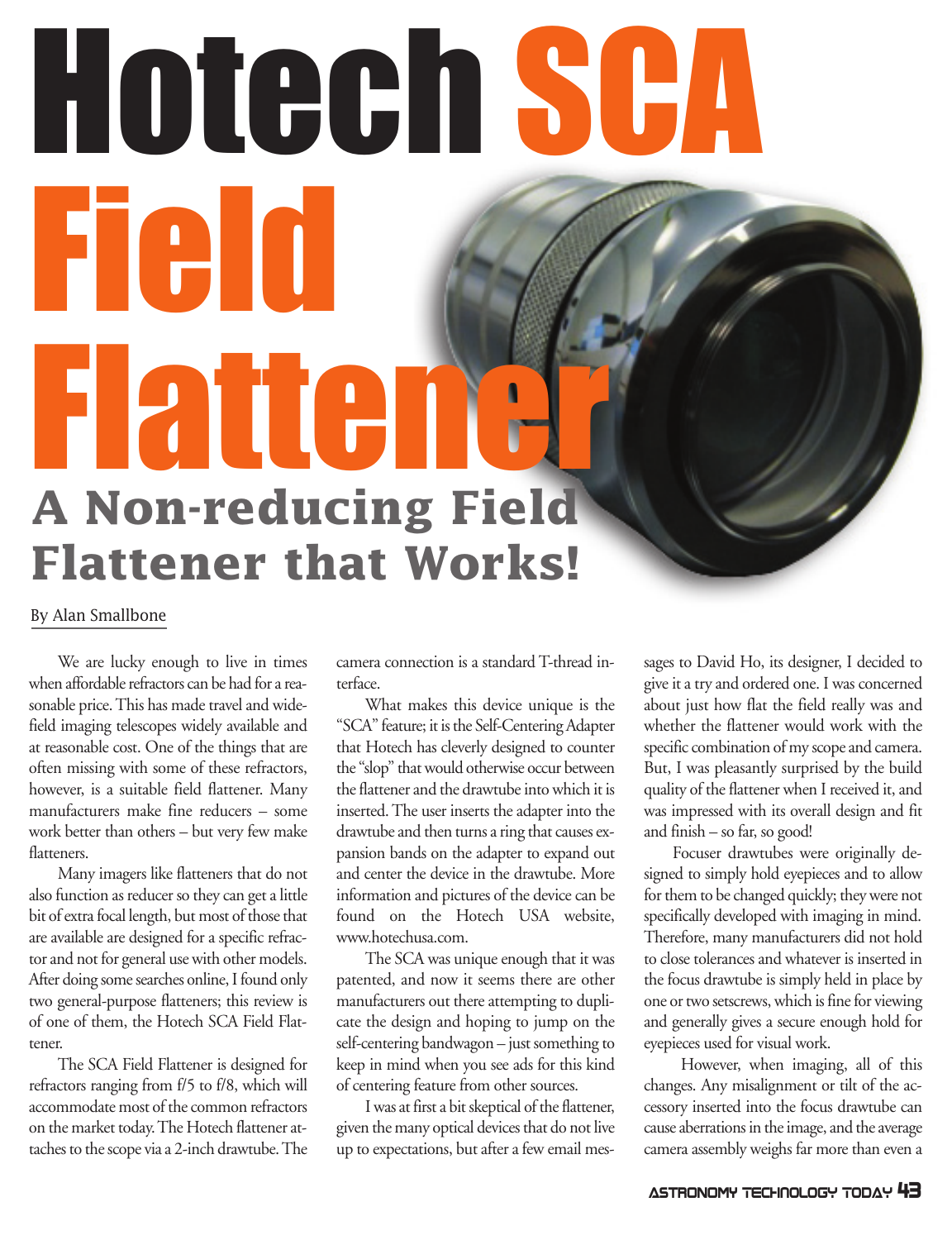# **HOTECH SCA FIELD FLATTENER**



**Image 1: The Hotech SCA Field Flattener is attached to a Borg 125SD equipped with a Feather Touch focuser and supports a QSI583ws camera via two 10-mm spacers.** 

large eyepiece, so more secure and reliable attachment is needed. Because of these concerns, I usually prefer to use threaded adapters to attach cameras to a scope as this helps to

eliminate flex, especially when using the 2 inch drawtube.

When testing the Hotech SCA Field Flattener, I attached a 2-inch drawtube to the back of my Borg 125SD's Feather Touch focuser and inserted the flattener with its adaptor. I was pleasantly surprised at how well and easily the adaptor centered the device in the drawtube and also with the security of the attachment. With the adapter, tightening the thumbscrews on the drawtube did not cause any tilt or misalignment. **Image 1** shows the SCA Field Flattener attached to the Feather Touch focuser with my Quantum Scientific Imaging QSI583ws camera attached to the flattener. This flattener requires a spacing of 55 mm from the attachment point to the sensor plane, which is a common spacing for DSLRs as well. The QSI583ws has 35 mm of back-focus, so I attached two 10-mm extension tubes to get the necessary additional 20 mm and I was ready to image.

The Borg 125SD is designed at f/6. I have an f/3.9 reducer and an f/5 reducer from Borg; while these are both fine reducers, I really wanted a little more reach and that is why I decided to get this non-reducing flattener. So, after running some FocusMax v-curves and getting the focus set, I wanted to see how

| <b>Our Partners</b><br>at | <b>ADM Accessories</b><br><b>Antares</b><br><b>Apogee Imaging</b><br><b>Systems</b><br><b>ASA - AstroSysteme</b><br>Austria<br><b>Astro Systems</b><br><b>Astrodon</b><br><b>Astrodude</b><br><b>Astronomik</b><br><b>Astro-Tech</b><br><b>AstroTrac</b><br><b>Astrovid</b> | <b>Astrozap</b><br><b>ATIK</b><br><b>Baader Planetarium</b><br><b>Bob's Knobs</b><br>Borg<br><b>BT Technologies</b><br><b>Bushnell</b><br><b>Caelum Observatory</b><br>Canon<br><b>Celestron</b><br><b>ChronosMount, Inc.</b><br>Coronado<br><b>Custom Scientific</b><br><b>DayStar Filters</b><br><b>Denkmeier</b><br><b>Diffraction Limited</b><br>(Maxim DL)<br><b>Discovery Telescopes</b><br>Eva-Dry<br><b>Explore Scientific</b> | <b>Farpoint Astro</b><br><b>Products</b><br><b>FU</b><br>HoTech<br><b>Howie Glatter</b><br><b>Hubble Optics</b><br>Hutech<br><b>ImagesPlus</b><br><b>Imaging Source</b><br><b>iOptron</b><br>Jim's Mobile (JMI)<br><b>Kendrick</b><br>Losmandy<br>Lumenera<br>Lumicon<br><b>Lunt Solar Systems</b><br>Lymax<br><b>Meade Instruments</b><br>Mitty Industries, Inc.<br>Nikon<br><b>Officina Stellare</b> | Optec<br><b>Orion</b><br><b>Parallax Instruments</b><br>Pelican<br><b>Pentax</b><br><b>Peterson Engineering</b><br>Pier-Tech<br><b>PlaneWave</b><br><b>Instruments</b><br><b>PolyDome</b><br>OSI<br><b>Rainbow Optics</b><br><b>RC Optical Systems</b><br><b>Rigel Systems</b><br><b>SBIG</b><br><b>ScopeGuard</b><br><b>Sirius Technologies</b><br><b>Sky &amp; Telescope</b><br><b>Sky Engineering</b><br><b>Sky-Watcher, USA</b><br><b>Software Bisque</b> | Starbound<br>StarGPS<br>Starizona<br><b>Starlight</b><br><b>Instruments</b><br><b>Starlight Xpress</b><br><b>Stellarvue</b><br>Takahashi<br><b>TEC</b><br><b>Technical</b><br><b>Innovations</b><br><b>TeleGizmos</b><br><b>Televue</b><br><b>Telrad</b><br><b>Thousand Oaks</b><br><b>Optical</b><br><b>Unihedron</b><br><b>Vixen</b><br><b>Warren Keller</b><br><b>William Optics</b><br>And More |
|---------------------------|-----------------------------------------------------------------------------------------------------------------------------------------------------------------------------------------------------------------------------------------------------------------------------|----------------------------------------------------------------------------------------------------------------------------------------------------------------------------------------------------------------------------------------------------------------------------------------------------------------------------------------------------------------------------------------------------------------------------------------|--------------------------------------------------------------------------------------------------------------------------------------------------------------------------------------------------------------------------------------------------------------------------------------------------------------------------------------------------------------------------------------------------------|---------------------------------------------------------------------------------------------------------------------------------------------------------------------------------------------------------------------------------------------------------------------------------------------------------------------------------------------------------------------------------------------------------------------------------------------------------------|-----------------------------------------------------------------------------------------------------------------------------------------------------------------------------------------------------------------------------------------------------------------------------------------------------------------------------------------------------------------------------------------------------|
|                           |                                                                                                                                                                                                                                                                             |                                                                                                                                                                                                                                                                                                                                                                                                                                        |                                                                                                                                                                                                                                                                                                                                                                                                        | 800.483.6287<br>PTtelescopes.com                                                                                                                                                                                                                                                                                                                                                                                                                              |                                                                                                                                                                                                                                                                                                                                                                                                     |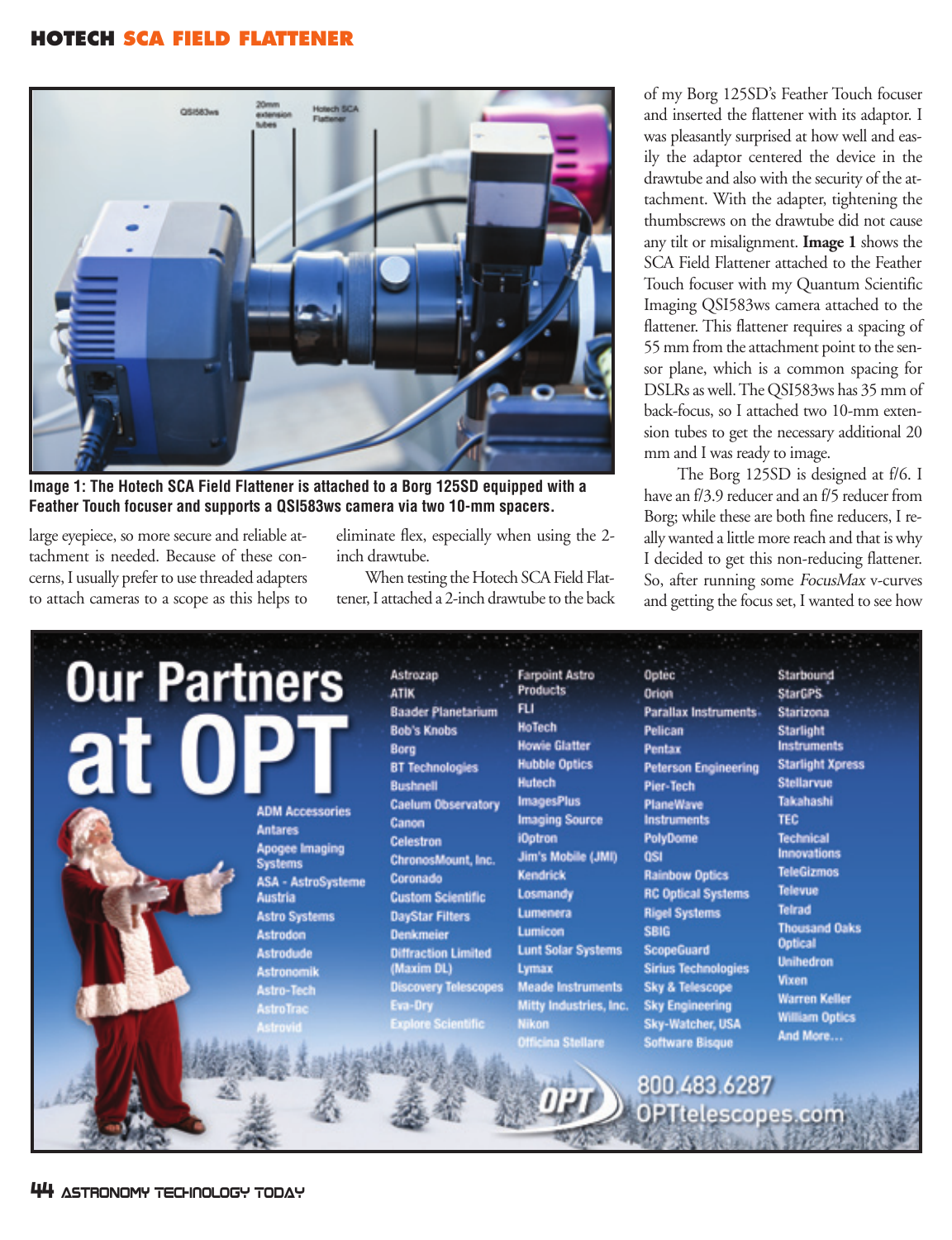### **HOTECH SCA FIELD FLATTENER**



Upper left



# Lower left



Lower right

**Image 2a: A close-up of four corners of a test image produced using the Hotech flattener.**



**Image 2b: The entire frame from which the corner images shown in Image 2a were taken.**

ment, which usually cause streaking across the whole image, but is something that the imager can control with some fine tuning.

Star distortions can also appear in the cor-

ners of an image, sometimes just in one or two corners; these are usually caused by tilt – again something the imager can correct with fine tuning.



## well it performed.

The first order of business was to determine the actual focal length and see if the flattener had added any reduction or extension from the native focal length. I have seen some flatteners actually magnify the image slightly. I calculated the actual focal length using a plate solve, and found that it came out to 752 mm, within 2 mm of the theoretical focal length. This was promising. The next order of business was to look and see if it provided a truly flat field.

All imagers seek to have perfectly round stars from edge-to-edge across an imaging frame. With the advent of larger sensors, this has become more and more difficult to achieve and can really push the limits of some optical designs. There are many types of aberrations, but most are usually more prominent in the corners of the frame. One is color aberration, which can occur in non-apochromatic scopes; this is commonly evident around stars as fringing – typically blue or purple color rings. There is not a lot an imager can do about this, other than getting well corrected optics or spending a lot of time in post processing.

Another common aberration distorts stars so they look like little comets. This can be caused by guiding errors or mount misalign-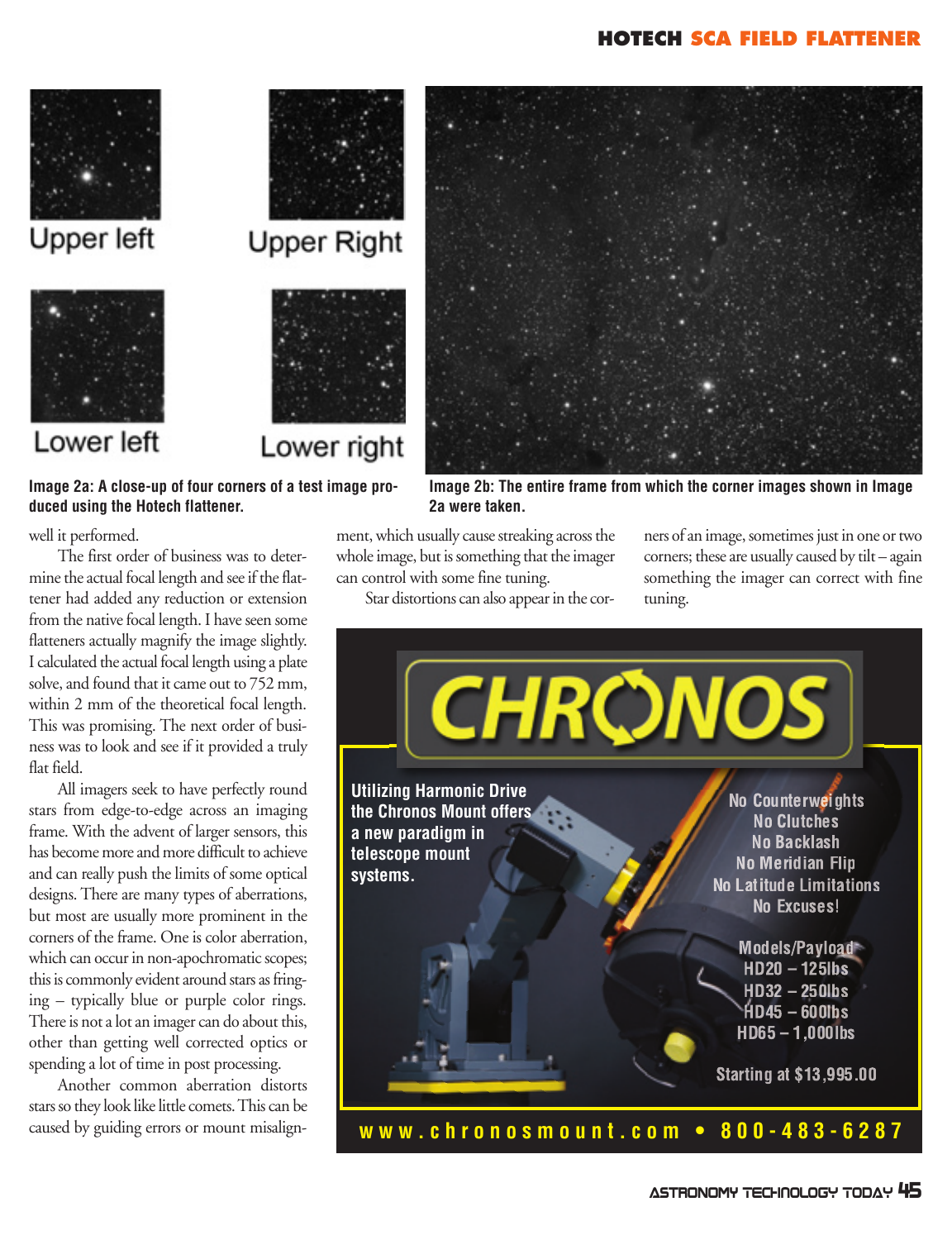# **HOTECH SCA FIELD FLATTENER**



**Image 3: Flat-field plot produced by CCDInspector using the Hotech flattener.** 

Still another type of aberration can look like comets radiating toward the center of the image from each corner. This is most commonly caused by not having a "flat field," which means that the image shows field curvature from the optical design. This last is the type of aberration that can be corrected by a

processing. **Image 2b** shows the entire frame. After looking at this I was quite happy and very impressed; so far the flattener had lived up to the claims!

competent flattener. A quick look at the corners of my test image showed that the Hotech flattener yielded a very nice looking "flat image." In other words, the stars were nice and round and not distorted, even in the corners of the image. See **Image 2a** for a close up of the four corners of this image, which is "raw" single frame without any

The next test was to do some serious imaging! After taking a night's worth of images, I ran all the frames through a very useful program called CCDInspector. This program will analyze frames for flatness and curvature, and has some other useful tools. The plot the program produced says it all; the field was very, very flat all the way across and through all of the images. This flat-field plot is shown in **Image 3**.

This plot was produced from all the images taken on a single night. As you can see by the almost-even solid-blue color, there is not much change in the shape of the stars across the field. The Full Width Half Maximum (commonly referred to as the "FWHM"; it expresses the width of an object that lacks sharp edges) did not vary much across the whole frame. Such results are consistent with a well-corrected, flat field without any obvious signs of distortion. A stack of the images and processed as a final image is shown in Image 4.

Well, after this test run I was a very pleased. The flattener lived up to the claims and now I have the ability to image at the native focal length of my Borg 125SD! Overall, I found the Hotech SCA Field Flattener to be a well-made, well-designed unit and I would